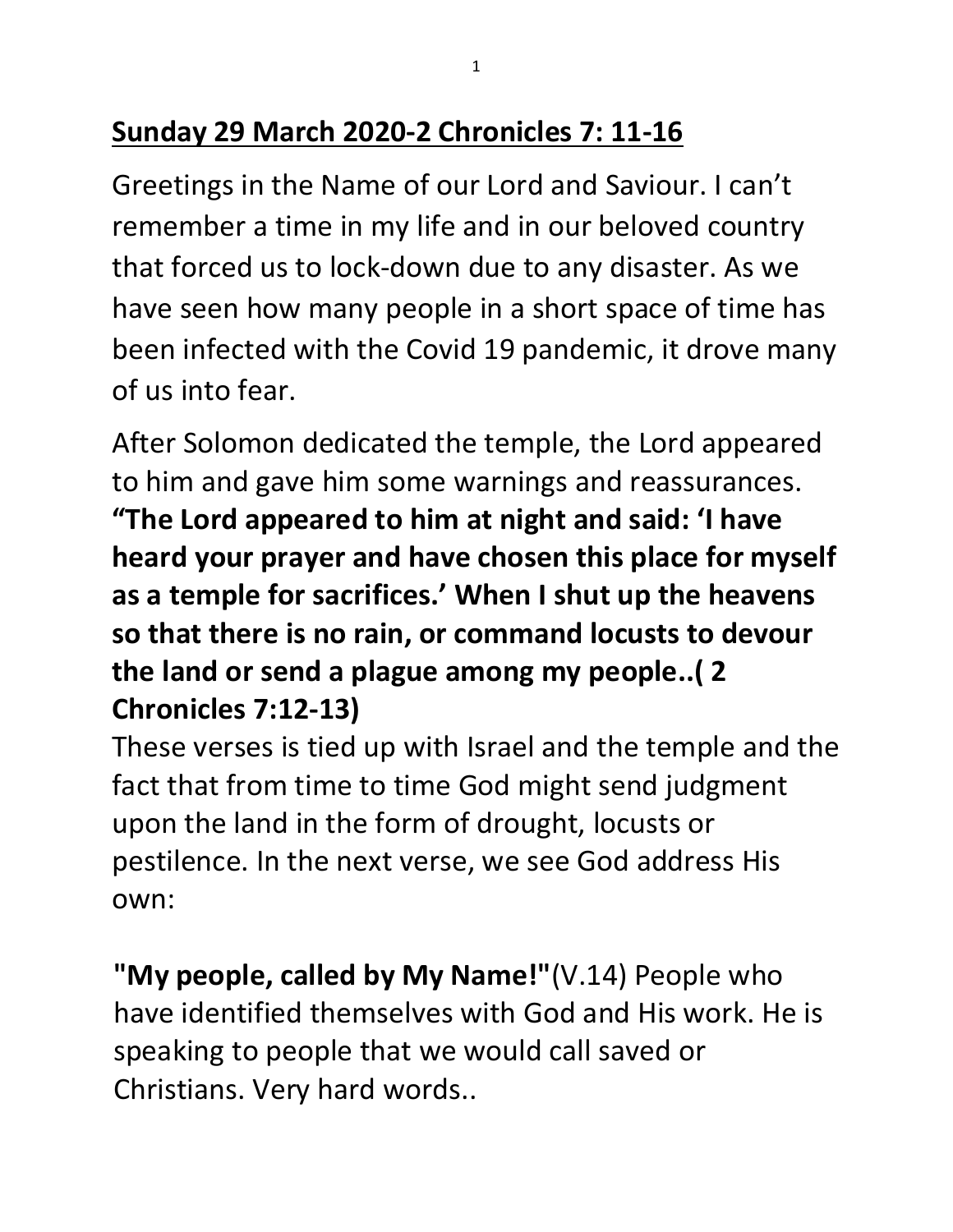2

God had warned the people that their disobedience to His Word and commands would bring with it dire consequences, **v. 13, ..will devour the land and send a plague among my people."** Now, He sets forth the conditions necessary to reverse His judgment and bring Renewal, restoration and healing. **"if my people, who are called by my name, will humble themselves and pray and seek my face and turn from their wicked ways, then I will hear from heaven, and I will forgive their sin and will heal their land."( 2 Chronicles 7:14)**

Is the corona virus real? Yes. Is the regular flu real? Yes. Is the God of this universe, the First and the Last, real? Yes! A thousand times yes! The government and medical fraternity can help us physically through all the safety regulations, washing of hands, keeping distance, no handshakes, etc, but only God can help with the Physical and Spiritual healing.

**2 Chronicles 7:13-14 to our current crisis**. Notice the setting in verse 13. **"When I shut up heaven and there is no rain, or command the locusts to devour the land, or send pestilence among My people**, in our case the (COVID19), God says in verse 14 **–"If My people who are called by My name will humble themselves, and pray and seek My face, and turn from their wicked ways,**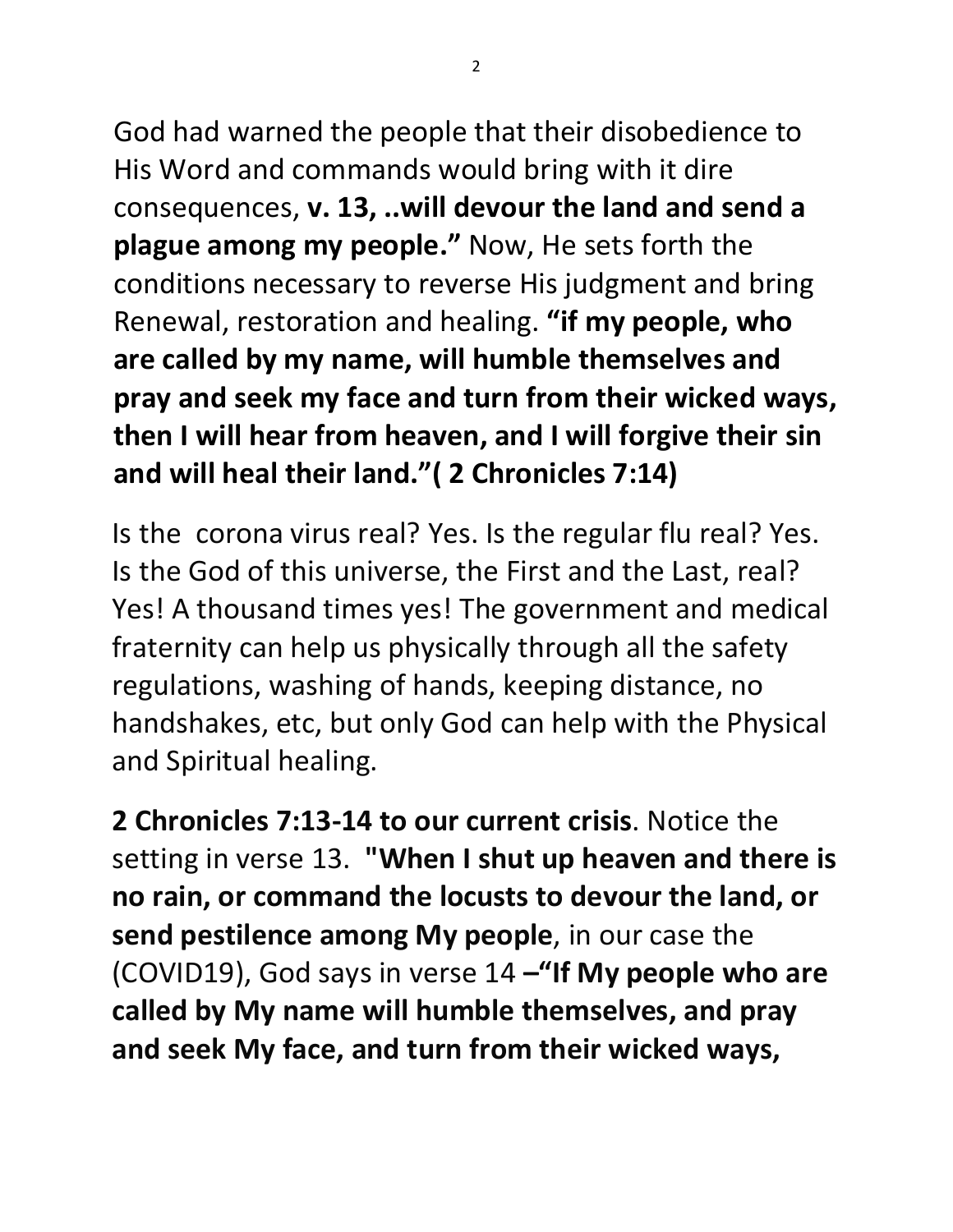**then I will hear from heaven, and will forgive their sin and heal their land."**

There is no command here to rebuke the devil. The command is to get right with God. **To humble ourselves, pray, seek God, and turn from our wicked ways.** The lack of these things is what opened the door for the problem in the first place. **It's like we opened the door by our wicked ways and neglect of relationship with God, then we closed the door by turning from our wicked ways and seeking God.**

*Humble ourselves* - This word has the idea of being "*under another*". When we humble ourselves to the Lord, we are acknowledging His Lordship and headship in our lives. We are admitting our weakness and reaching out for His power. We are saying I can't, but you can! To *humble ourselves*"-it deals with the area of our pride. The word translated "*pride*" in the Old Testament means "*to rise or to swell up.*"It speaks of men thinking more of themselves and their abilities than they do of God. Pride says, "*I do not need God, I can make my own way. I know best. I call the shots in my life.*"

**A call to** *Pray* -It is, in essence, humility in action. The praying person sees his own inability and recognizes God's ability. Prayer says to God**-"I can't , but you can!"** Prayer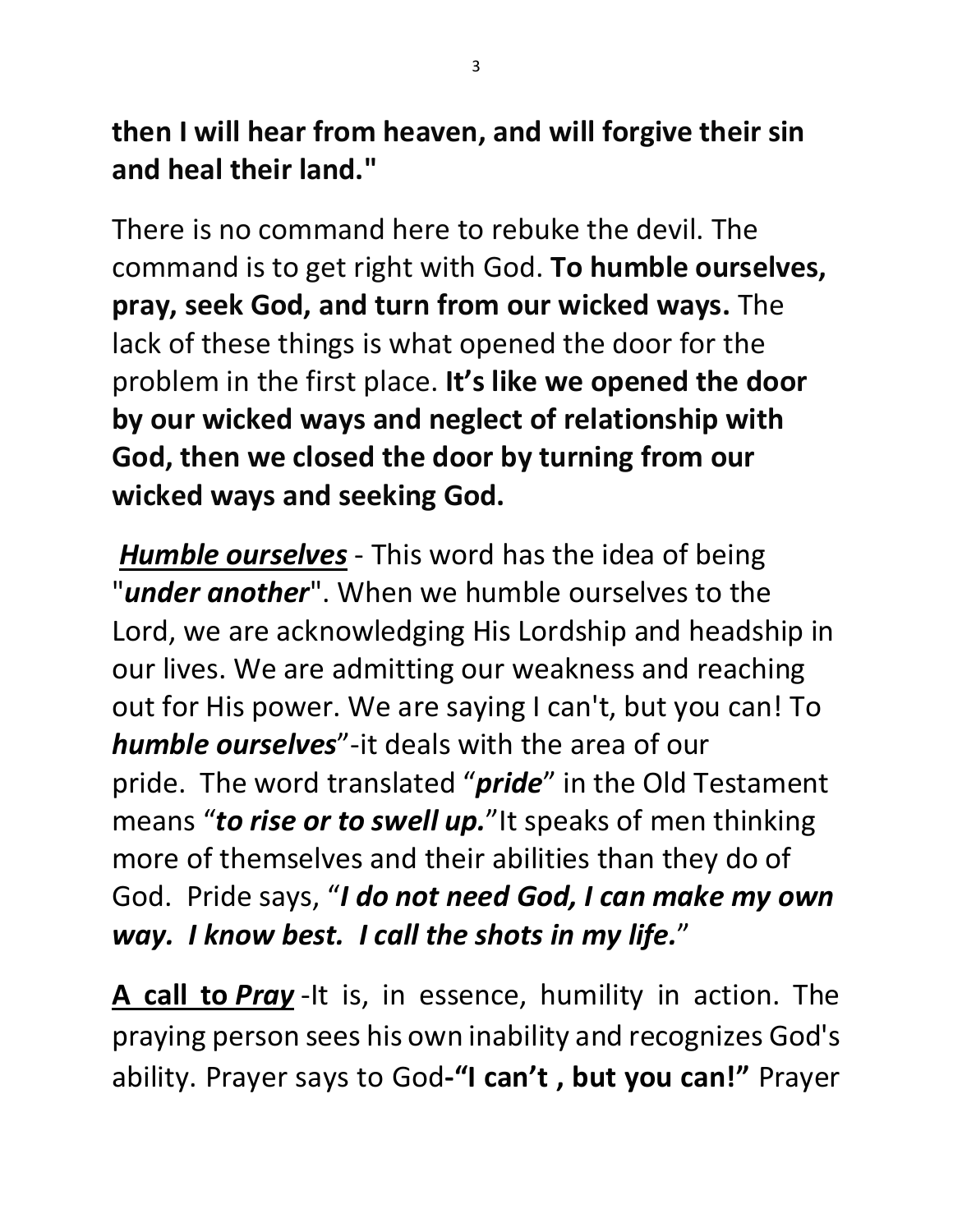is an essential ingredient in the mystery of this Corona Virus! It's the first time in the new Democracy that I heard a President openly declare the name of God, to bless the country. Corona virus Pandemic has taught us a nation to pray in Unity to the Almighty God, who is able to heal our land. **Nkosi Sikelele Africa ! God bless Africa.** Prayerlessness is the first cousin to pride. Prayerlessness says, "*I do not need to call on the Lord, I can make it just fine without His aid.*" Prayerlessness does not say, "*He is all I need"; but "I am all I need.*"

It is a fact that we can pray and not have healing; but we will never have a healing apart from prayer!

The third requirement is that of "*seeking His face*". This word means to "*desire something*". This idea here is that we come to the place where God is the number one priority and desire of our heart! Call to go back to the basics-Our First Love- **"You don't love me as before"**(Rev.2:7).That is, nothing in life is more important, more precious or more needful to us than having God and all He has to offer. God's people are told to "*seek His face*". The word "*seek*" means "*to search out by any method; especially by worship and prayer.*" The word "*face*" refers to "*to encounter God and to turn towards His direction*." A call for God's people to stop looking for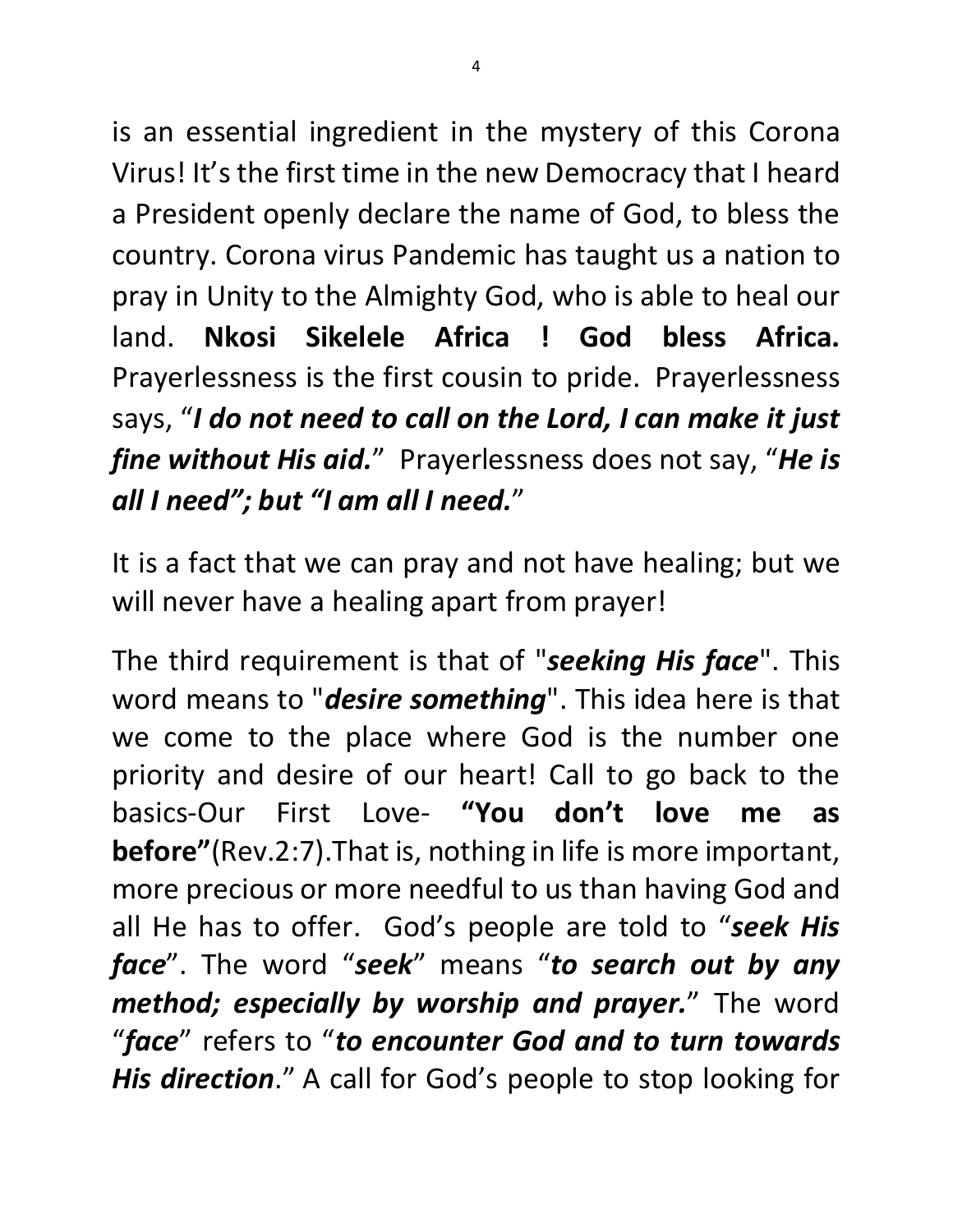help and purpose elsewhere, consult God first..it will a sign that we hunger for Him more than for what He can do.

If you had to be really honest today, what is the number one priority in your life? Is it your job? Is it your bank accounts or retirement? Is it your family? Is it your church? Is it your spouse? Is it your hobby? Or, is it the Lord? When anything but God is the number, your spiritual priorities are out of balance.

When God is our first priority, the things He cares about are the things we will care about. When we are seeking His face, we will be able to see what has His attention. And, what has His attention is to be that which has our attention. He wants us to love what He loves, hate what He hates and do what He does. He wants us to be like him. Therefore the call for **repentance**.-"*Turn from their wicked ways*" is self explanatory! God wants His people to stop their sinning! We are to examine our lives, identify anything that does not please the Lord or line up with His Bible, and we are to eliminate that from our lives! It sounds harder than it is, because as we humble ourselves, pray and seek His face, our sin will become increasingly clear. That is, they are to forsake their sins and embrace holiness. While we are lock up, let reflect on where we have gone wrong: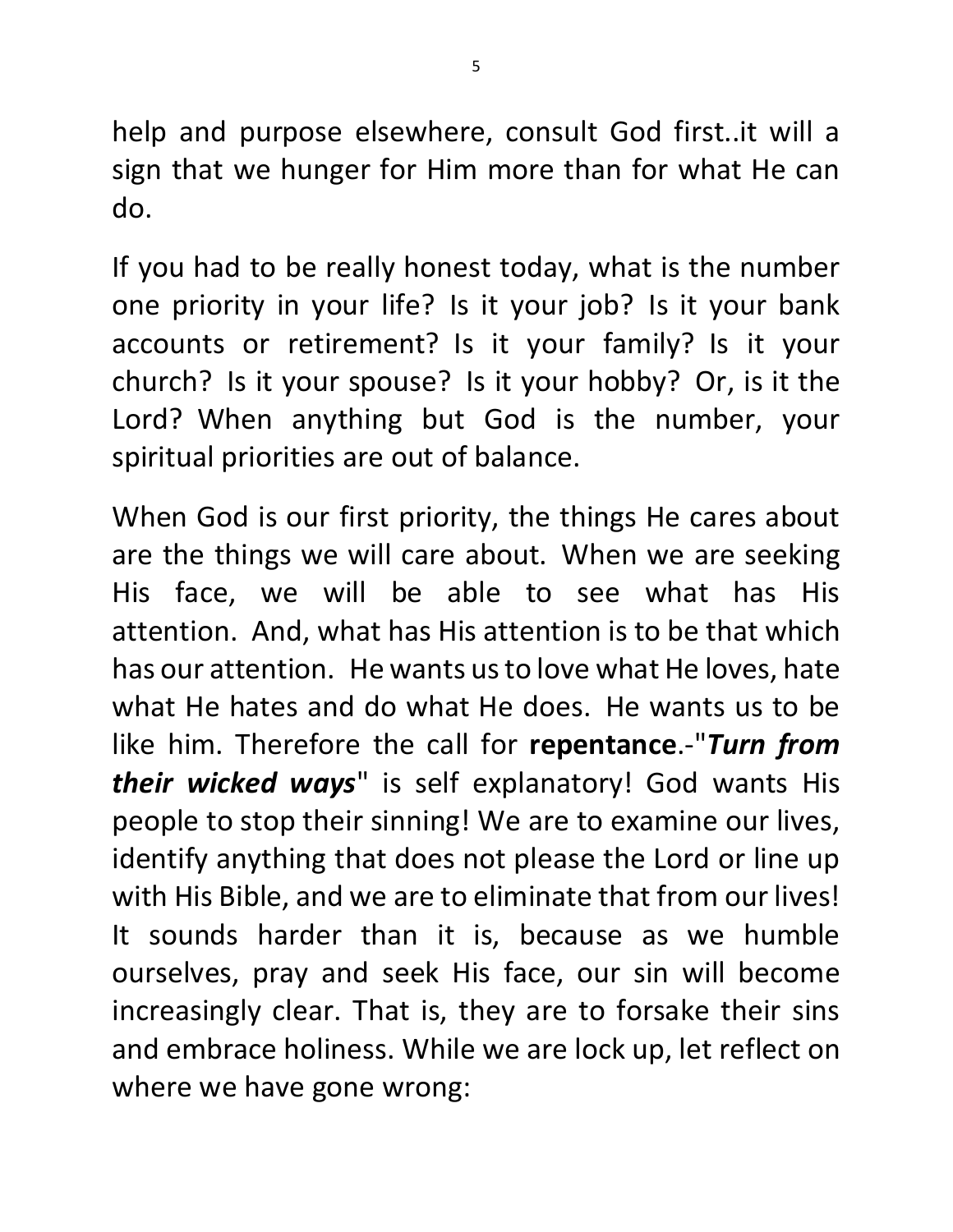Do we drink, do we steal, do we lie, do we cheat; do we commit adultery; do we engage in sexual activity outside of marriage; do we carry hate in our heart; do we walk in pride; do we walk in hypocrisy; do we drag the precious Name of Jesus through the mud? If we are guilty- let's repent and turn from our wicked ways. God cannot and will not bless a mess like that! We are saved by grace, but grace is never a license to sin! As we are in Lent and Lockdown, may this be our season of repentance.

## **God's Promise, if we meet His requirements:**

A. **God Will Hear Us** - Sin hinders prayer, **Psalm 66:18-"if I had sin in my heart, the Lord would not have listened"**. However, when sin is taken care of, prayer can flow unhindered to and from the throne of God!

B. **God Will Help Us** - God also promises to "*forgive our sins*". This means that not only is the prayer line restored, but it means that we can be in close fellowship with Him. Nothing in this world compares with being able to have close communion with God Almighty!

C. **God Will Heal Us** -However, the Lord's promise to them is that repentance equals rain. If they will honor Him, He will honor them! If they will open their hearts, He will in turn open the heavens. In a sense, we are in the same situation today. Our repentance will equal